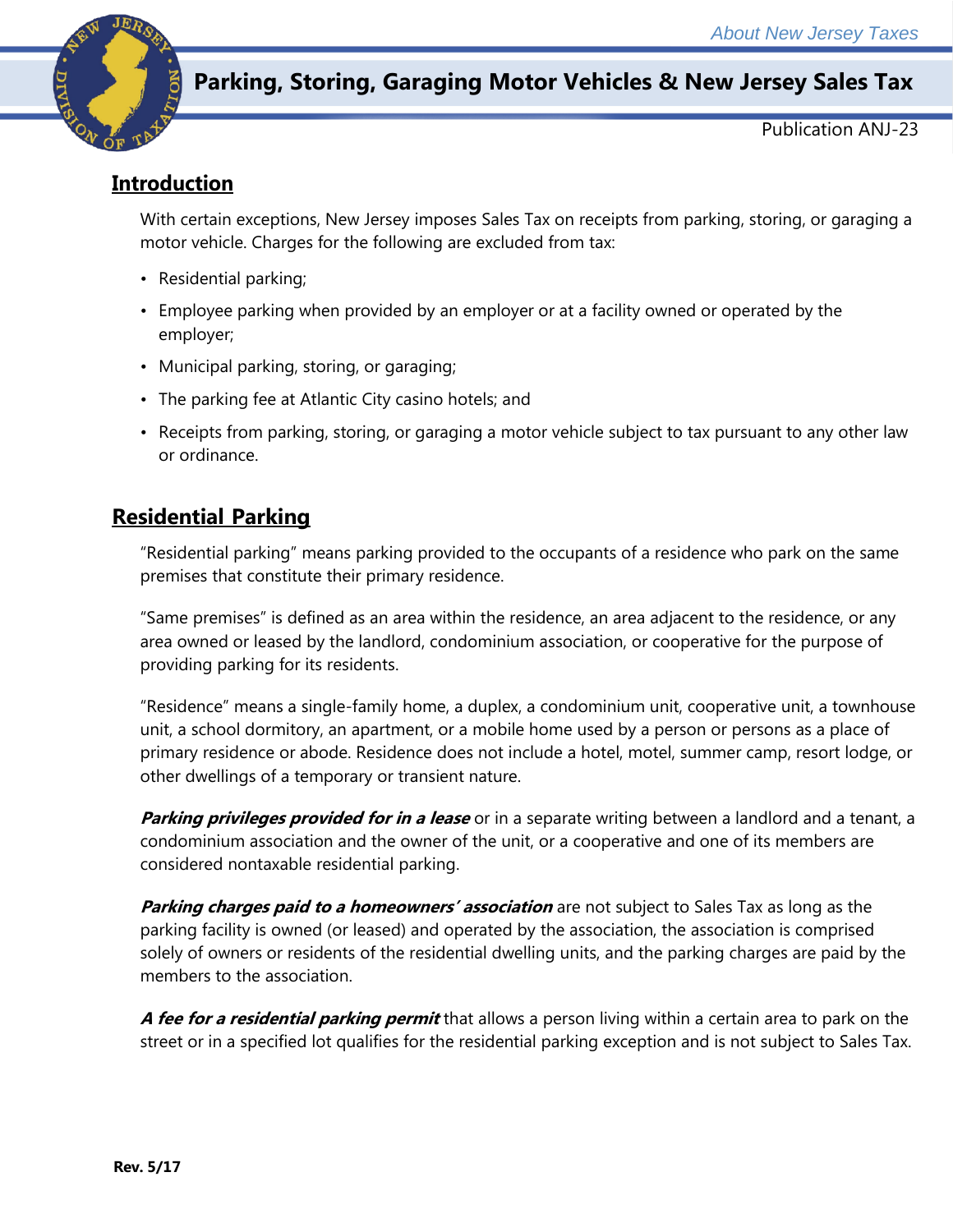**For parking facilities that provide both residential and nonresidential parking,** the operator or parking vendor must keep a record of the residential parking sales, including the name of the resident, the residential address of the resident, and the amount of the sale in order to substantiate that the sale is for residential parking.

**Students** who live in school-provided housing are deemed to be residents, so parking fees that the school charges them are not subject to Sales Tax. However, parking fees that the school charges commuter students are subject to Sales Tax.

## **Employee Parking**

Sales Tax does not apply to receipts from employee parking when provided by an employer, or when provided at a facility owned or operated by the employer, even if the parking charges are paid directly by the employees. If the employer does not own or operate the parking facility and employees pay for their own parking, such charges are subject to tax even if they are reimbursed by the employer.

For parking facilities that provide both employee parking and nonemployee parking, the operator or parking vendor must keep a record of the employer sales, including the name of the employer, the employer's address, and the amount of the sale in order to substantiate that the sale is for employee parking.

#### **Municipal Parking, Storing, and Garaging**

All municipal parking, storing, or garaging charges are excluded from Sales Tax. "Municipal parking, storing, or garaging" means any motor vehicle parking, storing, or garaging provided by a municipality or county, or a parking authority thereof. These services are "provided by a municipality or county, or parking authority thereof..." if the parking facility is both owned (or leased) **and** operated by the municipality or county.

The exclusion does not apply to receipts for parking provided by a State governmental agency or entity.

#### **Valet Parking**

Sales Tax applies to fees charged for valet parking. However, the purchase of valet *staffing* services is not subject to Sales Tax.

## **Tax Included in Price**

The Sales and Use Tax Act requires that Sales Tax be separately stated and charged to purchasers of taxable property (including specified digital products) and services. However, the Director of the Division of Taxation may waive the requirement upon written application from a business showing that